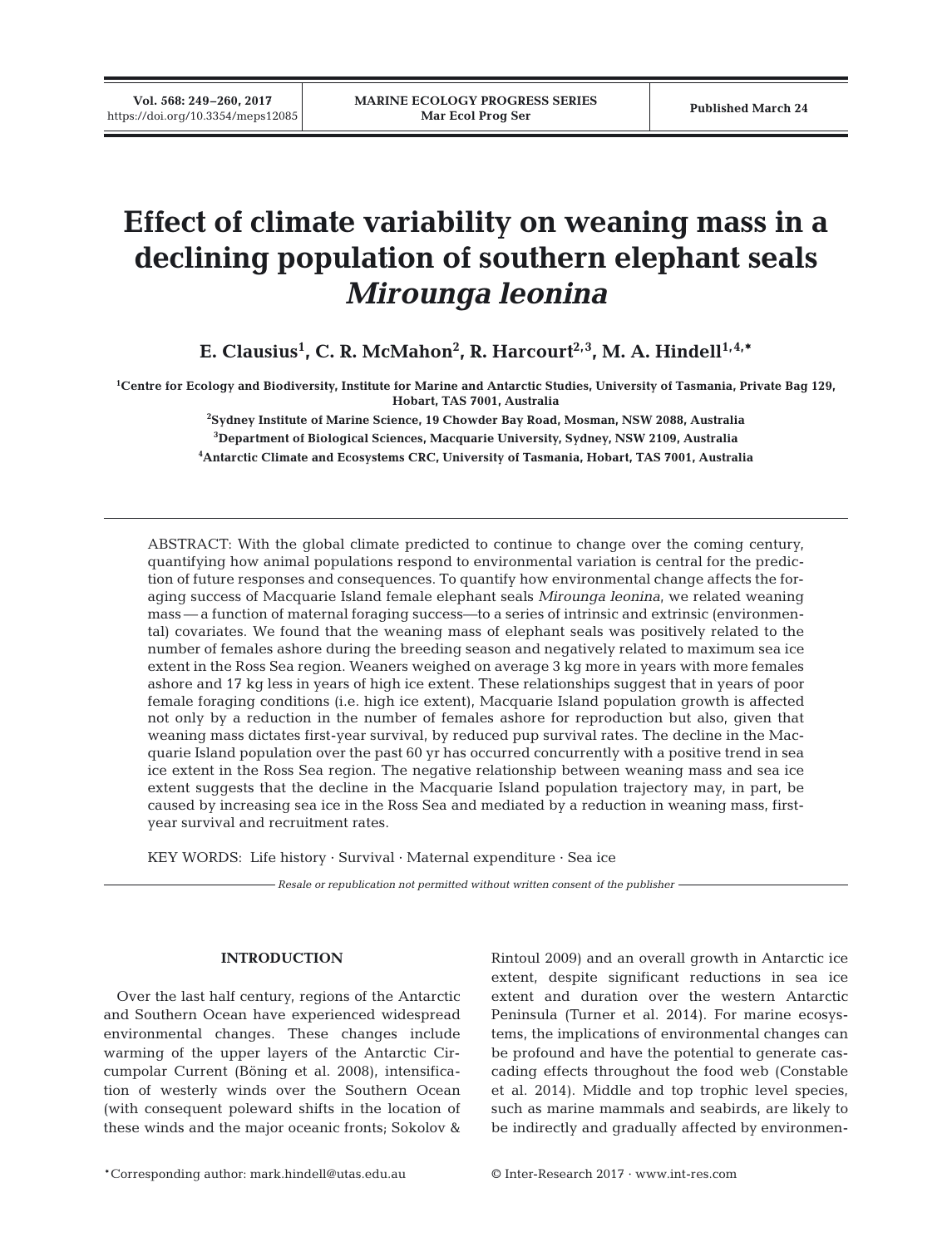tal change through alterations in the abundance, quality, distribution and/or accessibility of their prey (Walther et al. 2002, Weimerskirch et al. 2003). Despite potential lags, the response of these animals to environmental change is likely to be significant and difficult to reverse (Sydeman et al. 2015). Indeed, this is increasingly being observed in predator populations across the Antarctic and Southern Ocean; for example, declines in Adélie and gentoo penguin populations on the northern tip of the Antarctic Peninsula have been attributed to reductions in icedependent krill stocks following years of reduced sea ice (Trivelpiece et al. 2011).

The southern elephant seal *Mirounga leonina*, a wide-ranging mesopredator in the Antarctic and Southern Ocean which has exhibited large population declines across much of its circumpolar distribution between the 1950s and 1990s, is another pertinent example (McMahon et al. 2005a, Pistorius et al. 2011). While the major stocks at Heard Island, Iles Kerquelen, South Georgia and Peninsula Valdes have since stabilized or increased recently (Hindell et al. 2016), the Macquarie Island population in the southern Pacific Ocean has continued to decrease by an average rate of 0.8% per annum since the 1950s (van den Hoff et al. 2014). Although the cause of this decrease remains unknown, it is often attributed to reductions in the foraging success of the Macquarie Island seals, either as a result of the cascading ecological effects of changing oceanic conditions (Hindell et al. 1991, McMahon et al. 2005a) or as a consequence of the exclusion of breeding females from highly productive continental shelf waters in years of increased sea ice extent and duration (Hindell et al. 2016). Macquarie Island is the only population which is experiencing increasing sea ice extent within its maternal foraging areas (Hindell et al. 2016).

Southern elephant seals are capital breeders (Boyd 2000), and so the foraging success of females during their post-moult migrations is positively correlated with the mass of their pups at weaning (Arnbom et al. 1993, Carlini et al. 1997), which in turn determines first-year survival rates and recruitment into the breeding population (McMahon et al. 2000, Oosthuizen et al. 2015). Any long-term environmental variations that affect the foraging success of pregnant females and the mass of their offspring at weaning can therefore have long-term and potentially adverse implications for the growth of the population (McMahon et al. 2005b, 2017). Weaning mass has consequently been used in a number of studies to identify the nature of the links between environmental variability, female foraging success and offspring weaning mass and, ultimately, population dynamics (e.g. Vergani et al. 2001, 2008, Oosthuizen et al. 2015).

While studies have identified the effects of varying climatic conditions on maternal post-partum mass and first-year survival rates in the Macquarie Island population (McMahon & Burton 2005, de Little et al. 2007, McMahon et al. 2017), the links between global and local climate variability, maternal foraging success and the mass of elephant seal pups at weaning remain poorly understood, despite this being the proximate determinant of juvenile survival (McMahon et al. 2000). Further, the response of these seals to environmental conditions is likely to differ between populations due to distinct differences in the preferred foraging grounds of each elephant seal stock and the highly regionalized nature of environmental change in the Southern Ocean. For example, adult females from Marion Is land predominantly forage in pelagic waters within the Frontal Zone and the Antarctic Circumpolar Current Zone, rarely entering into truly Antarctic waters (McIntyre et al. 2011), while Macquarie Island females forage in the pelagic waters of the sub-Antarctic or along the continental shelf and ice edge in the Ross Sea and adjacent to the coast of Victoria Land (Hindell et al. 2016). It is therefore important to understand how each distinct population is affected by environmental change.

This study aims to quantify and resolve how shortterm environmental variability affects resource availability and the foraging success of Macquarie Island breeding females by studying inter-annual variations in offspring weaning mass in relation to a variety of both intrinsic and extrinsic (environmental) covariates.

# **MATERIALS AND METHODS**

# **Weaning mass (response variable)**

The weaning mass data used in this study were collected from the Isthmus study area at Macquarie Island (54° 30' S, 158° 50' E; Carrick & Ingham 1962) over 7 consecutive breeding seasons (September− November) from 1994 to 2000. The Isthmus study area represents approximately 13% of the breeding population of southern elephant seals on Macquarie Island (Hindell & Burton 1987).

Three weeks after the birth of the first pups, daily searches of the beach and tussock areas were con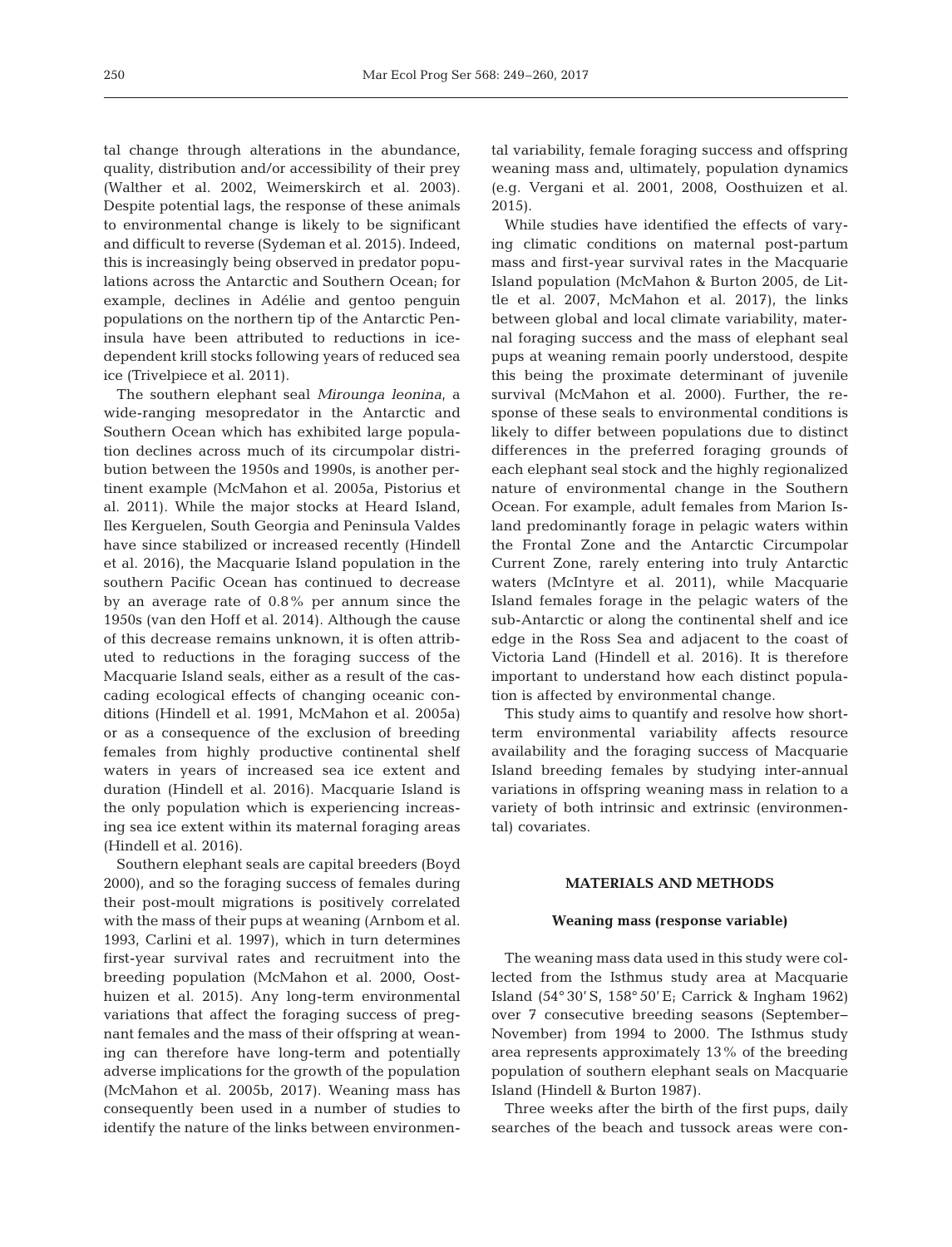ducted to find pups weaned the previous day. Weaned pups were captured, sexed and weighed to the nearest 1 kg in a net sling attached to a 300 kg Salter spring balance suspended from an aluminum tripod (McMahon et al. 2000). Weaners were permanently marked on each flank using a hot-iron alphanumeric brand denoting the cohort and the individual for future identification (Hindell & Little 1988, McMahon et al. 2006, 2007).

The size of females at parturition, a function of maternal age, foraging success and energetic reserves, is closely related to the size of their pups at weaning, with larger females typically rearing larger weaners (Engelhard et al. 2002, Wheatley et al. 2006). Further, southern elephant seals at birth are sexually dimorphic, with male pups weighing on average 6 kg (5%) more than females at weaning (Arnbom et al. 1993, 1997), and thus sex is also a strong determinant of pup size at weaning (Mc - Mahon et al. 2016). Given the importance of both maternal size and sex in determining pup weaning mass, we used only pups of known sex for which information on the size of their mothers at parturition was available. A total of 7276 weaners across 7 cohorts were included in the analysis, with a mean sample size per year of  $910 \pm 157$  and sample size ranging from 552 (1994) to 982 (2000).

#### **Intrinsic and extrinsic covariates**

To quantify and explain inter-annual variations in the mean weaning mass of Macquarie Island elephant seals, a suite of intrinsic and extrinsic covariates was included in the analysis. The details of these covariates are as follows.

#### Intrinsic covariates

Sex. The sex of the weaner was included as a covariate to account for the known effect of sex on the weaning mass of elephant seal pups (Fedak et al. 1996, Arnbom et al. 1997).

**Maternal size (msize).** To account for the known effect of maternal size on pup weaning mass, maternal size, categorized by eye at parturition as either small (approximately 2.10−2.45 m), medium (2.46− 2.58 m) or large (2.59−2.90 m) (McMahon & Hindell 2003), was included as an intrinsic covariate. Maternal body length at parturition is strongly related to mass, so this visual estimate will divide the seal mothers into 3 broad mass groups as well.

**Log number of females ashore (lnfem).** Lnfem ashore during the breeding season was estimated from the peak count of females ashore in the Isthmus study area (Hindell & Burton 1987, 1988) in each year. Because of the high energetic cost of reproduction, female elephant seals face a trade-off between survival and lifetime reproductive success (Desprez 2015). To increase their chances of survival and maximize their long-term reproductive success, female elephant seals should come ashore to breed only when in good condition (Desprez 2015). Therefore, lnfem ashore during the breeding season in any year is dependent on the ability of females to acquire and store energy (van den Hoff et al. 2014).

#### Spatial and temporal context

Southern elephant seals from Macquarie Island do not forage uniformly across their Southern Ocean range (Hindell et al. 2016); some regions are preferred over others. We used tracking data from 67 Macquarie Island female seals tagged between 2000 and 2010 (for details on these deployments, see Bradshaw et al. 2004, Thums et al. 2013, Hindell et al. 2016) to define the core post-moult foraging areas for adult female seals (February−October). Using the trip package in R (https:// github. com/ Australian Antarctic Division/ raadtools), we first calculated the time (h) spent in  $50 \times 50$  km grid cells across the full range of observations for each of the 67 seals. These values were then averaged and expressed as the mean time spent in each cell (hereafter termed residence time) for all seals. By using mean residence time for all seals, we minimized the likelihood of inflating the importance of a cell that is frequented by a large number of seals but for only a short period of time, e.g. the cells immediately surrounding Macquarie Island. The core foraging area of the Macquarie Island seals, and therefore the spatial domain from which to extract extrinsic (environmental) co variates, was defined as the grid cells with a mean residence time in the top 70th percentile of cell residence times. Several studies have documented that individual elephant seals exhibit high philopatry to foraging sites (Bradshaw et al. 2004, Authier et al. 2012, Robinson et al. 2012, Cotte et al. 2015) and that a sample of approximately 40 elephant seals will describe over 90% of the potential foraging areas for the Macquarie Island population (Hindell et al. 2003). Therefore, even though our sample spans multiple years, it will provide a reliable picture of the broadscale use of the region by the seals.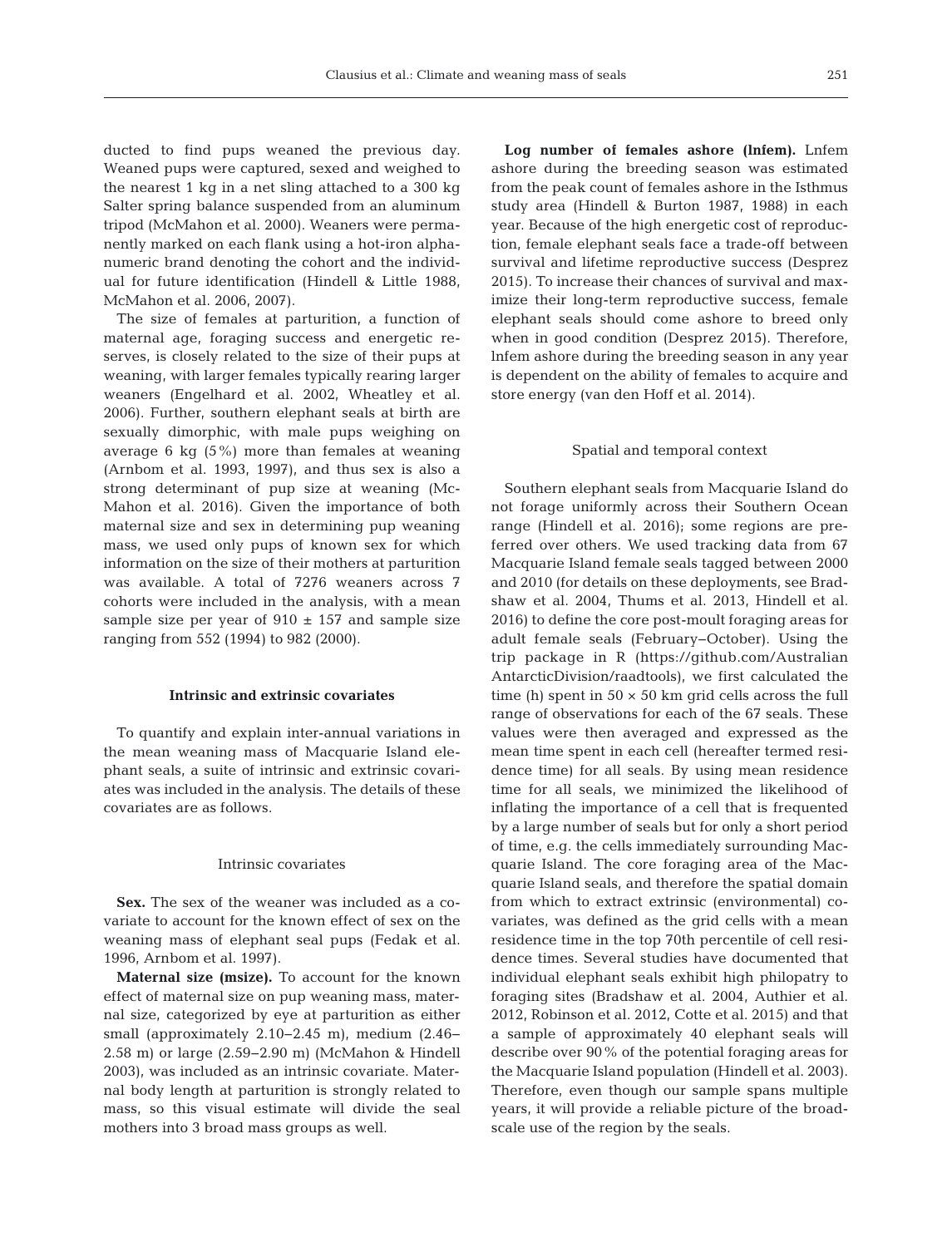## Extrinsic covariates

We used a range of environmental covariates to help explain the weaning mass of elephant seal pups at Macquarie Island. A full description of each variable and rational for its inclusion in the analysis are provided in the Supplement at [www. int-res. com/](http://www.int-res.com/articles/suppl/m568p249_supp.pdf) articles/suppl/m568p249\_supp.pdf. The covariates fell into 2 broad categories: (1) global climate modes, which describe large-scale, sub-decadal climatic variation as a result of a number of global modes of atmospheric circulation and include the Southern Annular Mode (SAM) and the El-Niño− Southern Oscillation (ENSO); and (2) regional environmental variations, which were derived from within the core foraging areas illustrated in Fig. 1 and were included based on an *a priori* understanding of the influence that these variables have on oceanic and biological features likely to be important to the foraging success of Macquarie Island breeding females (Supplement). For each parameter, there was a single value calculated each year for the entire post-moult foraging trip. For example, weekly sea surface temperature (SST) values were estimated for each  $50 \times 50$  km grid cell within the core area, and this was averaged to provide the SST value for that year.

## **Statistical analyses**

Linear models were fitted to the data using the stats package in the statistics program R (version 3.1.1; R Core Team 2016) to quantify how extrinsic and intrinsic covariates affect elephant seal weaning mass. After first fitting the null (intercept) model, we fitted a series of models of increasing complexity that related intrinsic covariates (i.e. sex, msize and lnfem) to weaning mass. Extrinsic covariates explaining between-year variations in weaning mass (e.g. SAM, Southern Oscillation Index [SOI], SST) were then added sequentially to the top model from the suite of models previously constructed using only the intrinsic covariates. We also minimized the use of interaction terms in the model, only including one if inspection of the model outputs suggested an interaction term might improve the model.

Given that the number of statistical units available to detect the influence of covariates on elephant seal weaning mass was the number of years of data available (i.e. 7; Grosbois et al. 2008), we restricted each model to the top model explaining intrinsic variation in weaning mass plus a single environmental (extrinsic) covariate. By keeping the ratio of covariates to statistical units low, we mini-



Fig. 1. Core foraging areas of female southern elephant seals from Macquarie Island (MI) over their post-moult migrations. Thin black lines represent the region where these seals spent at least 30% of their time. Black dotted lines indicate the mean position of the sub-Antarctic Front (SAF), the Antarctic Polar Front (APF) and the mean extent of the pack ice in August (AIE)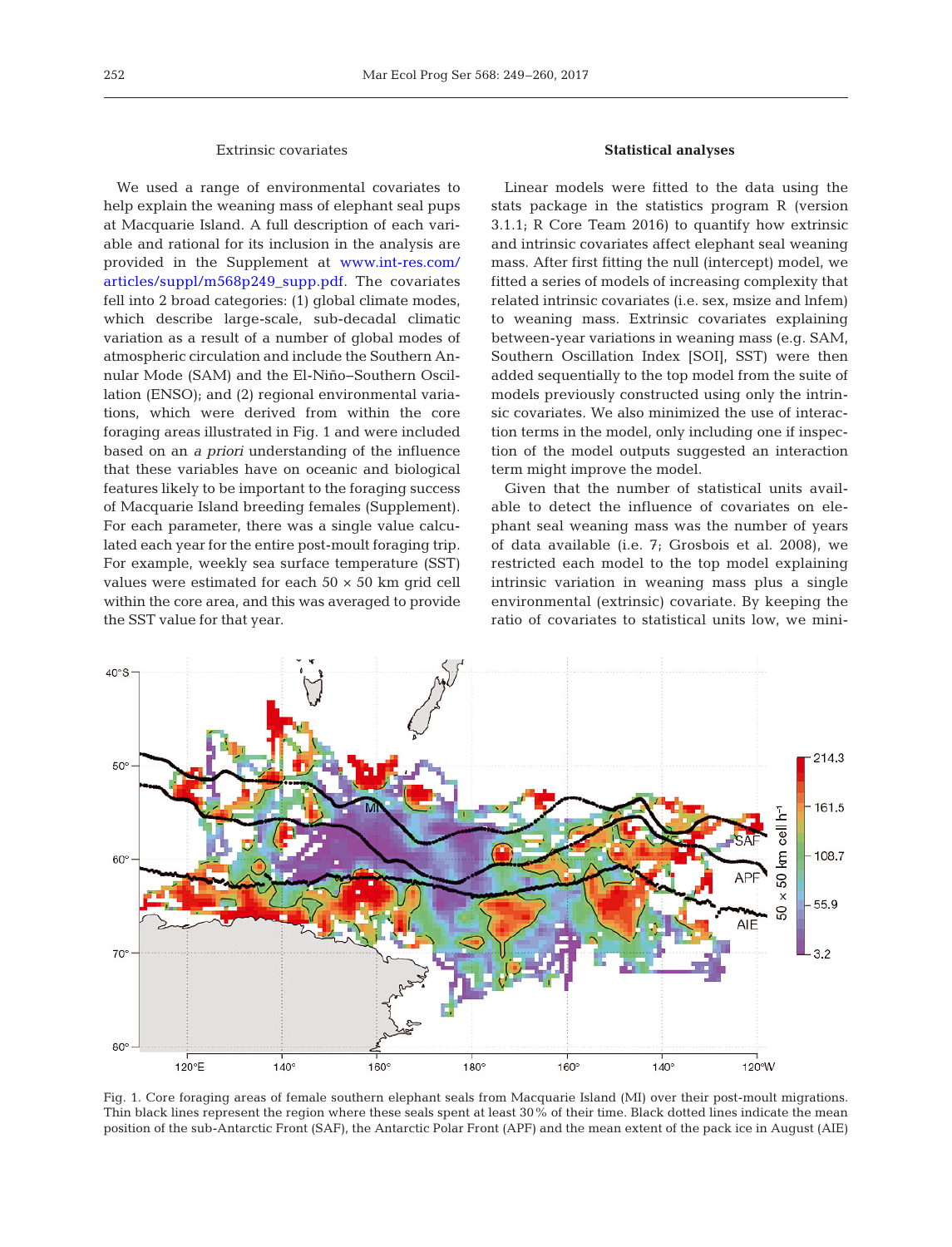mized the likelihood of detecting spurious climatic effects (i.e. Type I error; Grosbois et al. 2008). All model parameters were fitted using maximum likelihood estimation. Model selection was based on Akaike's information criterion corrected for small samples (AICc; Burnham et al. 2011). Where required, explanatory variables were log transformed to ensure normality in their distributions.

## **RESULTS**

## **Spatial context**

Tracking data from 67 Macquarie Island adult females between 2000 and 2010 re vealed that over the post-moult period, the seals have a geographic range from 42.54° to 76.73° S and 109.89° to 242.27° W (Fig. 1). The core foraging regions for these seals (defined here as 70th percentile of the mean residence in a  $50 \times 50$  km grid cell) were located on and adjacent to the continental shelf adjacent to the Victoria Land coast, the region north of the Ross Sea, and in isolated patches between the Subtropical Front and the Polar Front south of southeastern Australia and New Zealand (Fig. 1).

The grid cells with the lowest residence times were immediately south, southwest and southeast of Macquarie Island (Fig. 1). These areas likely represent transit zones used by the breeding females as they disperse from Macquarie Island into highlatitude Antarctic waters and are therefore unlikely to be important foraging habitats.

## **Inter-annual environmental variability**

All of the environmental parameters varied across the 7 yr (1994−2000) of the study (Table 1). During the study period, the SAM was predominantly in a positive phase, while the SOI was predominantly negative, with 4 out of the 7 yr showing positive SAM values (1997−2000) and negative SOI values (1994− 1995 and 1997−1998). Similarly, the median August sea ice extent in the study region ranged from a minimum latitude of 62.157° S to a maximum of 63.343° S (Table 1, Fig. 2), a meridional difference in the median ice extent of approximately 132 km.

Table 1. Mean, maximum and minimum values for global and regional extrinsic (environmental) covariates in the core foraging habitat of Macquarie Island adult females over the post-moult period between 1994 and 2000. SST: sea surface temperature; SSTg: SST gradient; SSHa: sea surface height anomaly; SSH-var: sea surface height variability; ice-c: sea ice concentration; ice-e: sea ice extent; SAM: Southern Annular Mode; SOI: Southern Oscillation Index

| Environmental<br>variable   | Max.                  | Min.                  | Mean $\pm$ SD                               |
|-----------------------------|-----------------------|-----------------------|---------------------------------------------|
| $SST$ ( $^{\circ}C$ )       | 1.7                   | 1.3                   | $1.5 \pm 0.2$                               |
| $SSTq$ ( $°C$ )             | $9.89 \times 10^{-6}$ | $7.13 \times 10^{-6}$ | $8.42 \times 10^{-6} + 8.17 \times 10^{-6}$ |
| SSHa (mm)                   | 0.0154                | $-0.0008$             | $0.0050 \pm 0.0060$                         |
| SSH-var (mm)                | 0.0044                | 0.0039                | $0.0040 \pm 0.0002$                         |
| Wind $(m s^{-1})$           | 11.3                  | 10.5                  | $10.8 + 0.3$                                |
| Current $(m s^{-1})$        | 0.15                  | 0.13                  | $0.14 \pm 0.01$                             |
| Ice-c $(\% )$               | 42.6                  | 36.0                  | $39.6 \pm 2.30$                             |
| Ice-e (latitude $\degree$ ) | $-62.1$               | $-63.3$               | $-62.6 \pm 0.4$                             |
| <b>SAM</b>                  | 1.23                  | $-0.35$               | $0.37 \pm 0.58$                             |
| SOI                         | 6.49                  | $-13.63$              | $-1.77 \pm 8.76$                            |



Fig. 2. 1994 to 2000 trend in maximum sea ice extent in the Ross Sea region, including the linear regression line (solid black line) and standard error (gray shade)

# **Inter- and intra-annual variations in weaning mass**

There was considerable variation in the weaning mass of pups within each year, with mass varying by as much as 178 kg (1997) among male and female pups in a single cohort (Table 2). In all years, male weaners were, on average, 6 kg heavier than fe males, although this difference varied from a minimum of 5 kg (1996) to a maximum difference of 7 kg (1994; Table 2). Mean weaning mass also varied among years, with females ranging from a maximum mean weaning mass of  $120 \pm 27$  kg in 1997 (n = 441) to a minimum of  $112 \pm 26$  kg in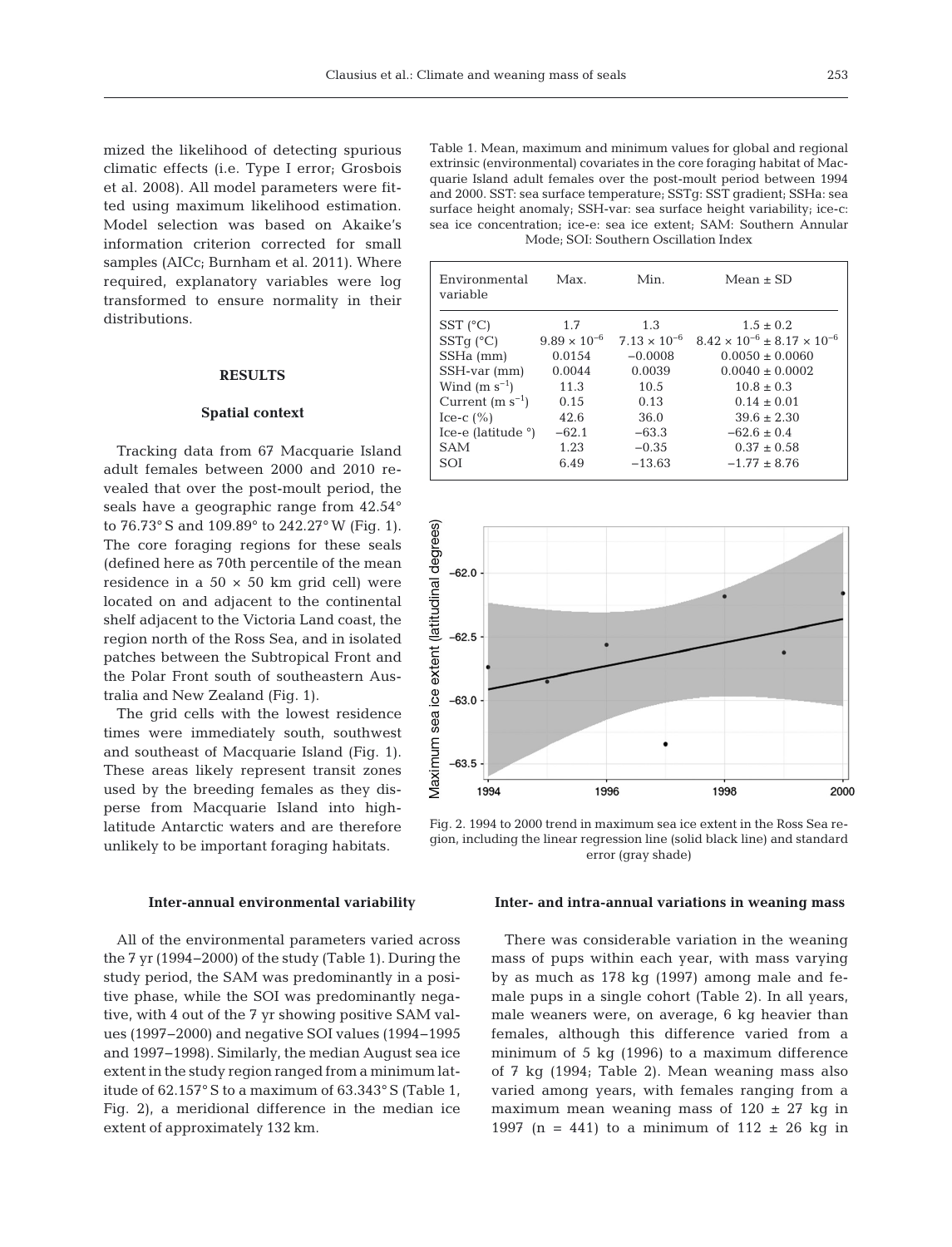| Table 2. Weaning mass (mean $\pm$ SD) of male, female and all (male and female seals combined) southern elephant seals at Mac-  |
|---------------------------------------------------------------------------------------------------------------------------------|
| quarie Island between 1994 and 2000, including sample size (n) and maximum, minimum and range of weaning masses across          |
| all weaners in each year. Also shown is the percentage of mothers in each of the 3 size classes each year: small (approximately |
| $2.10-2.45$ m), medium $(2.46-2.58$ m) and large $(2.59-2.90$ m)                                                                |

| Year | Males at weaning<br>Females at weaning |                   | All |                   |             | Maternal size class (%) |              |              |       |        |       |
|------|----------------------------------------|-------------------|-----|-------------------|-------------|-------------------------|--------------|--------------|-------|--------|-------|
|      | $\mathbf n$                            | Mean<br>mass (kq) | n   | Mean<br>mass (kq) | $\mathbf n$ | Mean<br>mass (kq)       | Max.<br>(kg) | Min.<br>(kg) | Small | Medium | Large |
| 1994 | 278                                    | $121 \pm 27$      | 274 | $114 \pm 25$      | 552         | $118 \pm 26$            | 199          | 42           | 6.0   | 80.4   | 13.6  |
| 1995 | 410                                    | $118 \pm 27$      | 426 | $113 \pm 6$       | 836         | $116 \pm 26$            | 215          | 41           | 29.7  | 42.2   | 28.1  |
| 1996 | 475                                    | $120 \pm 28$      | 497 | $115 \pm 26$      | 972         | $117 \pm 27$            | 204          | 47           | 18.3  | 50.8   | 30.9  |
| 1997 | 510                                    | $125 \pm 28$      | 441 | $120 \pm 7$       | 951         | $123 \pm 28$            | 222          | 44           | 14.0  | 58.4   | 27.4  |
| 1998 | 478                                    | $121 \pm 28$      | 480 | $115 \pm 28$      | 958         | $118 \pm 28$            | 208          | 38           | 5.4   | 68.6   | 26.0  |
| 1999 | 483                                    | $123 \pm 27$      | 479 | $118 \pm 26$      | 962         | $120 \pm 27$            | 204          | 40           | 19.4  | 60.0   | 20.6  |
| 2000 | 486                                    | $120 \pm 29$      | 496 | $115 \pm 27$      | 982         | $117 \pm 28$            | 202          | 40           | 7.1   | 50.4   | 42.5  |



Fig. 3. Density plots of the mass (kg) of male ( $M_i$ ; blue) and female ( $F_i$ ; pink) Macquarie Island elephant seals at weaning from 1994 to 2000

Table 3. Model selection of weaning mass variation in southern elephant seals at Macquarie Island including intrinsic covariates (1994−2000), showing the model structure and the log likelihood of each model as well as the corrected Akaike's information criterion (AICc) and the delta AICc (difference between one model and the next). Msize: maternal size; lnfem: number of females ashore

| Model                 | Log likelihood | AICc    | $\triangle$ AICc |
|-----------------------|----------------|---------|------------------|
| $Sex + msize + Infem$ | $-28203.5$     | 56419.0 | 0.0              |
| $Sex + msize$         | $-28211.4$     | 56432.8 | 13.8             |
| Sex:msize             | $-28210.7$     | 56435.4 | 16.4             |
| Msize                 | $-28245.1$     | 56498.2 | 79.2             |
| Sex                   | $-29346.8$     | 58699.5 | 2280.6           |
| Null                  | $-29378.7$     | 58761.4 | 2342.5           |
| Lnfem                 | $-29377.9$     | 58761.8 | 2342.9           |

1995 (n = 426), representing a difference of 6%. Similarly, the average mass of male pups at weaning varied from a maximum of 125 ± 28 kg in 1997 (n = 510) to a minimum of 118 ± 27 kg in 1995 (n = 410), representing a difference of 6%. The relative proportion of male and female pups did not vary among the years (Fig. 3). However, in some years (1995, 1998 and 2000), there is a suggestion of the males having a bimodal distribution of weaning mass. The proportion of mothers in 3 size classes also varied among the years (Table 2). Medium was the most common in all years but ranged from 50.4 to 80.4%. Small ranged from 7.1 to 29.7%, and large ranged from 13.6 to 42.5%*.*

# **Influence of intrinsic covariates on weaning mass**

Intrinsic variation in weaning mass was best explained by the additive effects of sex, msize and lnfem; (Table 3). Male pups were always heavier than females at weaning, and weaning mass was positively related to the size of mothers at parturition, with larger females typically weaning heavier pups (Fig. 4). Additionally, weaning mass was positively related to infem, with pups weighing on average 3 kg more in years with greater infem to breed (Fig. 4), representing an increase in mass of 3.1, 2.5 and 2.1% for pups of small, medium and large mothers, respectively.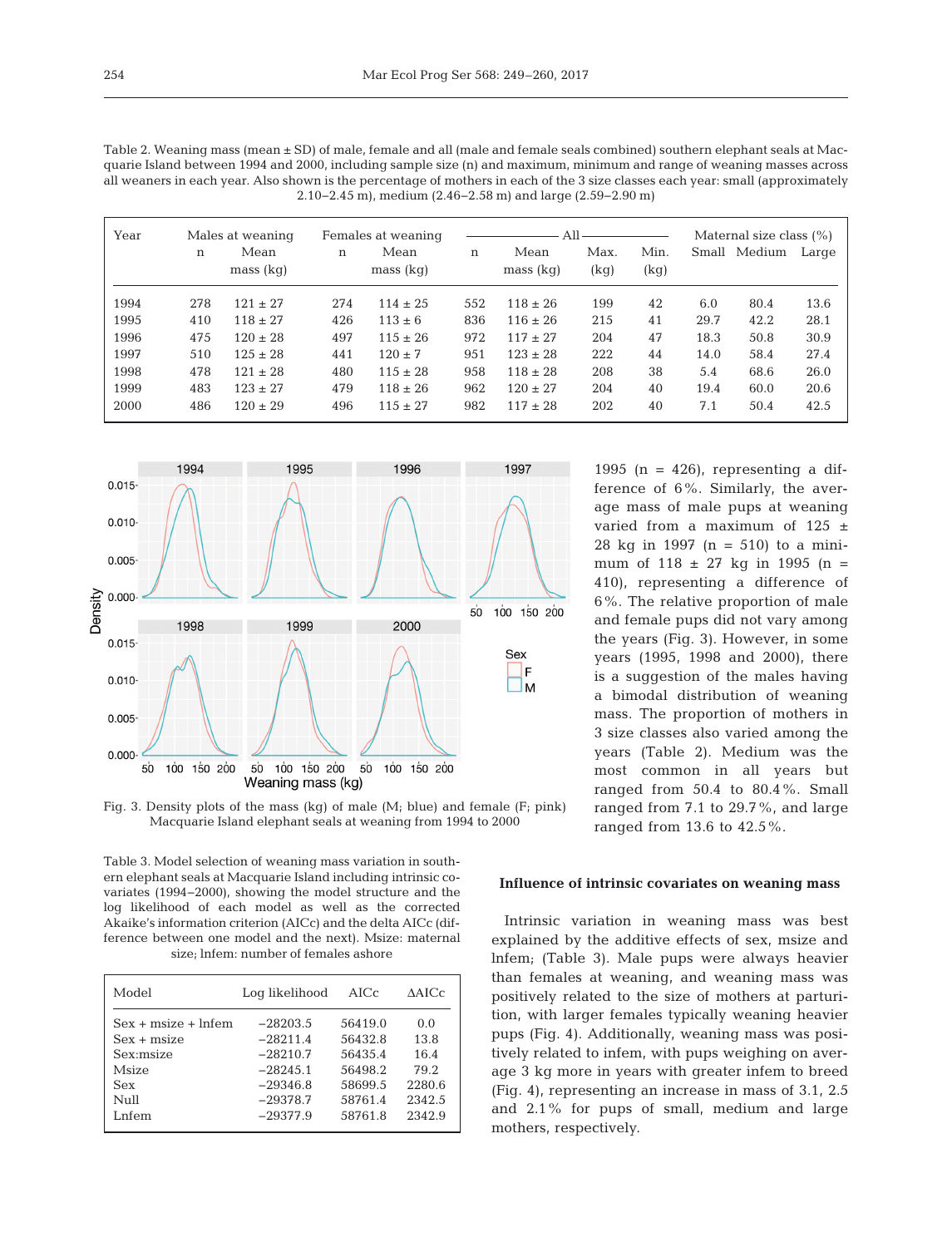

Fig. 4. Relationship between mean weaning mass of male (M) and female (F) Macquarie Island elephant seals and the (log) number of females ashore during the breeding season for small (s), medium (m) and large (l) mothers. Black dots and error bars represent the mean (±SE) mass of pups for each year. Black line represents the estimated weaning mass of pups relative to the number of females ashore each year predicted from the best-ranked model, wean mass = sex + msize + lnfem (Table 2), where msize: maternal size; lnfem: (log) number of females ashore

# **Environmental influences on weaning mass**

The best overall model that described weaning mass included the additive effects of sex, msize, lnfem and median extent of sea ice (ice-e) in August; plus an interaction between ice-e and msize (msize:ice-e; Table 4). This model explained weaning mass better than the model that included only intrinsic covariates  $(i.e. sex + msize + Infem; Table 4).$ August ice-e did not influence the weaning mass of pups of large mothers. For all others, however, median August ice-e negatively affected elephant seal wean mass, with pups weighing on average 17 kg less in years of high ice-e. This represents a relative decrease in mass of 16.8 and 13.5% for pups of small and medium Table 4. Model selection of variation in weaning mass of southern elephant seals at Macquarie Island between 1994 and 2000 for models including the effect of extrinsic (environmental) covariates, showing the model structure and log likelihood of each model as well as the corrected Akaike's information criterion (AICc) and the delta AICc (difference between one model and the next). Msize: maternal size; lnfem: number of females ashore; ice-e: sea ice extent; SSH-var: sea surface height variability; SOI: Southern Oscillation Index; ice-c: sea ice concentration; SSTg: sea surface temperature gradient; SST: sea surface temperature; SSHa: sea surface height anomaly; SAM: Southern Annular Mode

| Model                                       | Log likelihood | AICc.   | AAICc  |
|---------------------------------------------|----------------|---------|--------|
| $Sex + msize + lnfem + ice-e + msize:ice-e$ | $-28133.6$     | 56271.3 | 0.0    |
| Sex + msize + lnfem + ice-e                 | $-28133.6$     | 56281.3 | 10.0   |
| $Sex + msize + Infem + SSH-var$             | $-28147.8$     | 56309.6 | 28.3   |
| $Sex + msize + Infem + current$             | $-28164.8$     | 56343.5 | 62.2   |
| Sex + msize + lnfem + SOI                   | $-28178.6$     | 56371.2 | 90.0   |
| $Sex + msize + Infem + ice-c$               | $-28181.4$     | 56376.9 | 95.6   |
| $Sex + msize + Infem + SSTq$                | $-28188.5$     | 56391   | 109.8  |
| Sex + msize + lnfem + SST                   | $-28188.8$     | 56391.6 | 110.4  |
| Sex + msize + lnfem + SSHa                  | $-28191.1$     | 56396.3 | 11.5   |
| Sex + msize + lnfem                         | $-28203.5$     | 56419.0 | 137.7  |
| Sex + msize + lnfem + wind                  | $-28203.4$     | 56420.8 | 139.5  |
| $Sex + msize + Infem + SAM$                 | $-28203.5$     | 56420.9 | 139.6  |
| Null                                        | $-29378.71$    | 58761.4 | 2480.1 |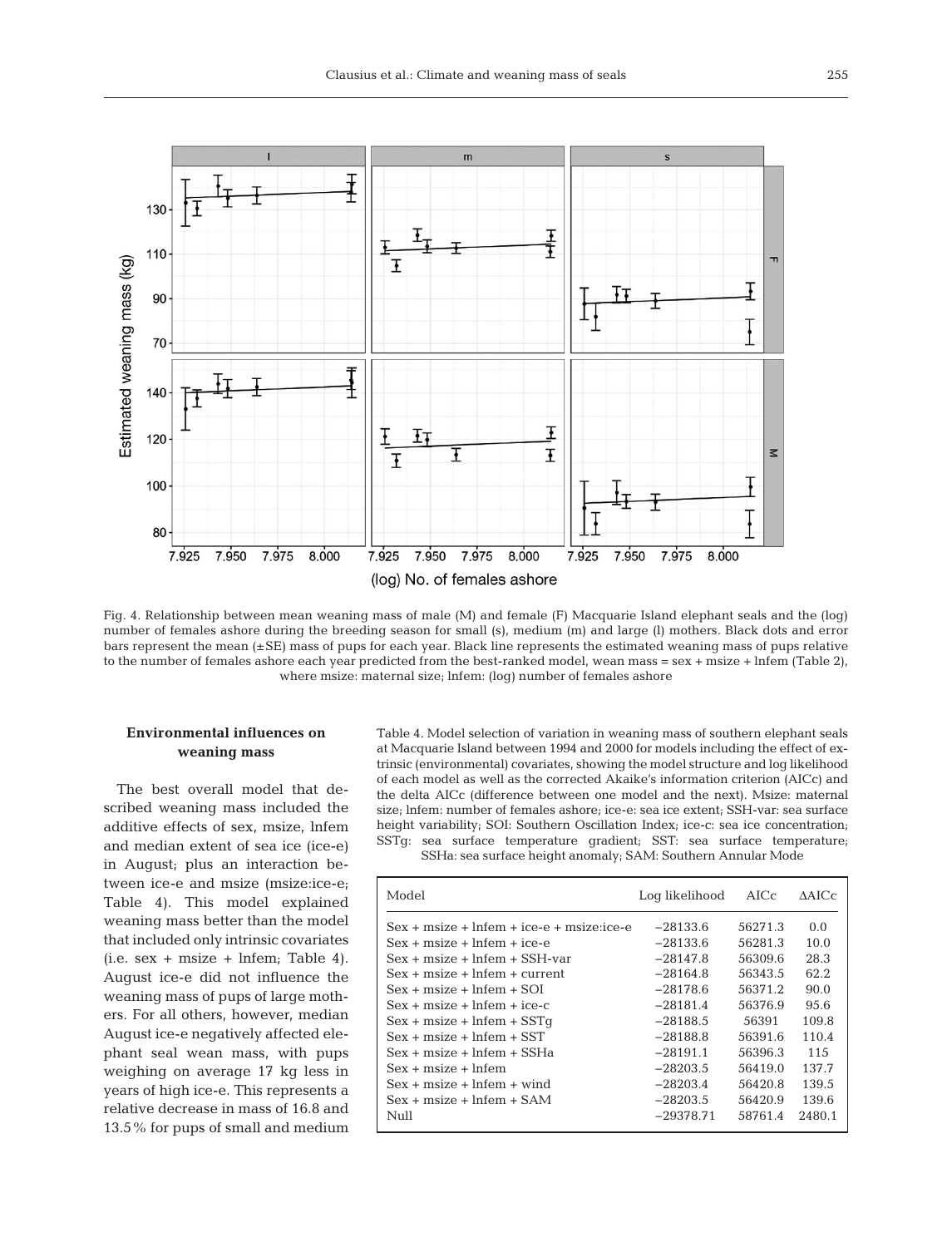

Fig. 5. Relationship between the estimated weaning mass of male (M) and female (F) Macquarie Island elephant seals at weaning and the (standardized) annual maximum extent of sea ice (degrees of latitude) for small (s), medium (m) and large (l) mothers. Larger latitude values represent higher sea ice extent (more northerly extent), while smaller values indicate years of low sea ice extent (more southerly extent). Black dots and error bars represent the mean weaning mass (±SE) observed for each maximum sea ice extent value. Black line represents the estimated weaning mass of pups relative to the number of females ashore each year predicted from the best-ranked model, wean mass =  $sex + misize + lnfem + ice-e + misize:ice-e$ (Table 3), where msize: maternal size; lnfem: (log) number of females ashore; ice-e: sea ice extent

mothers, respectively (Fig. 5). After ice-e, sea surface height variability, an index of long-term eddy activity, was the next best model, although it did not perform as well as the top-ranked model. Models including the SAM and SOI were not highly ranked, suggesting that regional covariates better explain maternal foraging success than global environmental covariates (Table 4). The small number of years in the study precluded testing of more complex models.

# **DISCUSSION**

## **Intrinsic influences on weaning mass**

In addition to sex and msize, the mass of Macquarie Island elephant seals at weaning was positively related to infem during the breeding season, as was also reported in the Marion population (Oosthuizen et al. 2015). At Macquarie Island, the mean mass of pups at weaning was on average 3 kg less in years with the fewest females compared to years with the greatest number. Elephant seals are extreme capital breeders (Arnbom et al. 1997) and rely exclusively on stored energetic reserves acquired over the postmoult period both to maintain their own metabolism and to produce enough energy-rich milk to successfully wean their pups (Carlini et al. 2004). Consequently, reproduction in female elephant seals is energetically expensive, with females losing on average 35% of their post-partum mass over the 24 d lactation period (Fedak et al. 1996, Arnbom et al. 1997). Breeding may therefore come at a high cost to survival for both first-time and experienced breeders (Desprez 2015). Given this cost of reproduction on survival, female elephant seals may skip a breeding event when conditions during gestation are unfavorable, thereby increasing their chances of surviving and maximizing their long-term reproductive success (Pistorius et al. 2008, Desprez 2015). A major factor determining whether a female skips reproduction is the foraging conditions over the post-moult period,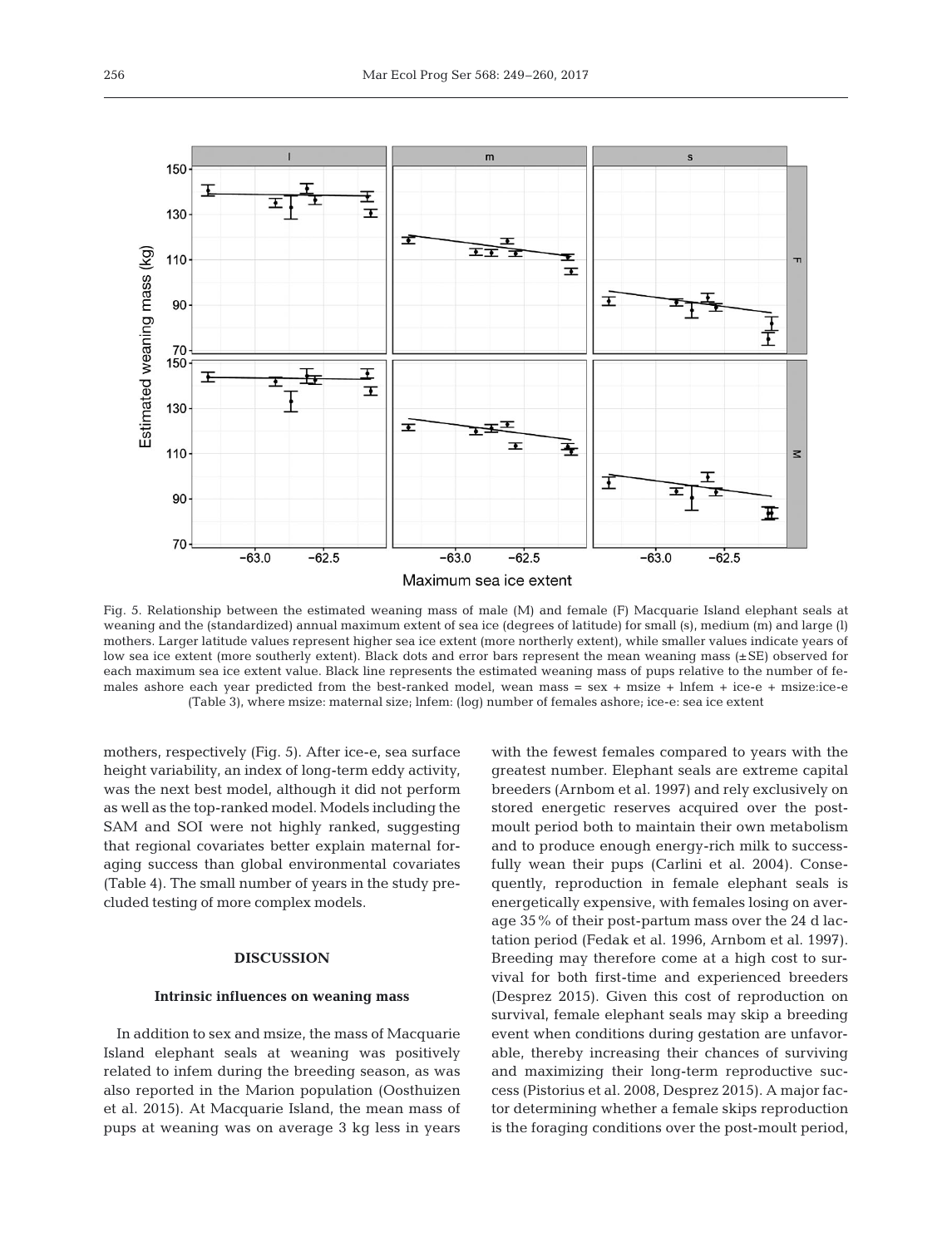i.e. the period when female elephant seals acquire and store the energetic reserves critical for reproduction and the post-partum survival of both the female and her pup (Arnbom et al. 1993, 1997). Therefore, when foraging conditions are favorable, greater numbers of females will be in good condition and able to reproduce, and the number of females ashore will also be higher than years when foraging conditions are relatively poor (van den Hoff et al. 2014). Years of poor foraging success would likely result in negative rates of population growth 3 to 4 yr later because pups born when conditions are below average will be smaller (McMahon et al. 2017), suffer greater mortality (McMahon et al. 2003) and therefore be less likely to recruit into the breeding population at age 4. The likely underlying mechanism for lower foraging success is reduced access to and time spent in the high-quality Antarctic continental shelf and shelf slope habitats (van den Hoff et al. 2014, Hindell et al. 2016).

Further, the positive relationship between weaning mass and infem indicates that when foraging conditions are poor, the growth of the population is negatively affected by both a reduction in the number of females that come ashore to breed (i.e. low pup production) and higher mortality among underyearlings, making the effect on the population 2-fold. Although the effect on weaning mass was relatively slight (approximately a 3% difference between good and bad years), this is sufficient to influence survival (McMahon et al. 2017). As suggested by van den Hoff et al. (2014), this reduction in pup production and pup survival would likely result in a substantial reduction in infem and would be reflected in negative population growth 3 to 4 yr later when pups begin to come ashore to breed.

#### **Extrinsic influences on weaning mass**

We found that the maximum ice-e negatively affected southern elephant seal weaning mass, with pups 17 kg heavier in years of relatively low ice-e compared to years with maximum extent. Interestingly, the pups of the large mothers were not affected by ice, but pups of mothers from other size classes were. This accords with previous studies from Macquarie Island which found that the effect of maximum ice-e on maternal post-partum mass was greater in smaller females than in larger females (McMahon et al. 2017). The negative relationship to ice extent is in contrast to greater rates of first-year survival reported in Macquarie Island seals following

El Niño events (McMahon & Burton 2005, de Little et al. 2007), when ice-e increases in the Ross Sea region (Stammerjohn et al. 2008). However, juvenile elephant seals do not forage in the Antarctic pack ice but rather remain in the vicinity of the Antarctic and sub-Antarctic fronts (Field et al. 2004) and so will not be directly affected by changes in ice-e.

The Macquarie Island population of southern elephant seals has been decreasing since the 1950s (van den Hoff et al. 2014). This decline has typically been attributed to a reduction in the foraging conditions encountered by breeding females and consequent reductions in the size and survival of their offspring (McMahon et al. 2005a). This hypothesis is supported by a decline in the size of Macquarie Island pups at weaning between the 1950s and the 1990s (Clausius et al. 2017). van den Hoff et al. (2014) suggested that the foraging performance of Macquarie Island females is declining as a result of increasing sea ice duration in the Ross Sea region, leading to the earlier and lengthier exclusion of females from preferred highly productive shelf waters. The negative relationship between weaning mass and maximum ice-e found in this study supports this hypothesis and, given the positive relationship between weaning mass and first year survival (McMahon et al. 2000), provides a critical link between sea ice conditions and population dynamics.

Lending further support to this hypothesis are the sea ice changes observed in the western Ross Sea over the satellite era. Since the late 1970s, ice-e in the western Ross Sea has increased at approximately 3.9% per decade, and the duration of the ice-free season has declined by roughly 2 mo (Stammerjohn et al. 2012, Turner et al. 2015, 2016). Given the negative relationship between maximum ice-e and weaning mass, and the importance of weaning mass on rates of first-year survival and therefore population dynamics, it appears that the decline in the Macquarie Island population since the 1950s is, at least in part, associated with the expansion of sea ice in the Ross Sea region over the same period.

While changes in ice conditions in the Ross Sea sector appear to be negatively affecting the Macquarie Island elephant seal population, environmental changes in the western Antarctic Peninsula and Bellingshausen Sea region may account for the increase in the South Georgia elephant seal population over the past 30 yr (Gil-Delgado et al. 2013). The western Antarctic Peninsula and Bellingshausen Sea region has seen substantial surface warming (approx. 2.9°C since 1951; Turner et al. 2016), a 3 mo longer ice-free season and a decrease in ice-e by roughly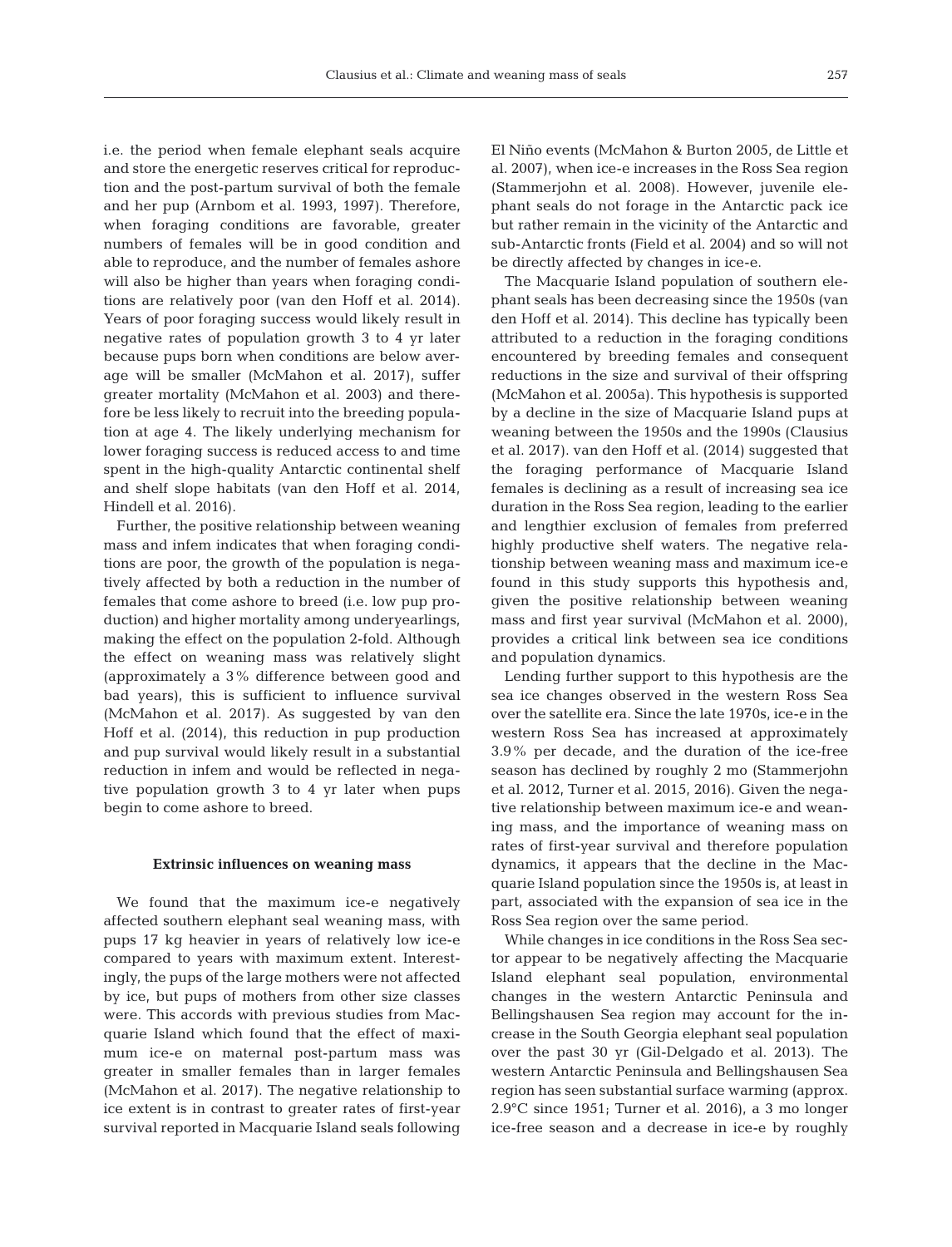3.4% per decade (Stammerjohn et al. 2012, Turner et al. 2015, 2016). These conditions may benefit the South Georgia and Antarctic Peninsula populations by allowing access to beach areas for moulting, breeding and pupping, as is the case on Anvers Island (Siniff et al. 2008), and by improving foraging conditions, for example, by enhancing growth of local prey species in years with warmer ocean temperatures (Hatfield 2000, Vergani et al. 2008). This is supported by a higher mean wean mass among Antarctic Peninsula seals following El Niño events (Vergani et al. 2001, 2008).

The contrasting trends in sea ice and temperatures in the Ross Sea region, the Amundsen−Bellings hausen seas and western Antarctic Peninsula are, in part, driven by the deepening of the Amundsen Sea Low (ASL) (Hosking et al. 2013, Raphael et al. 2016). Much of the inter- and intra-annual variability in icee, temperature and precipitation in West Antarctica is a result of the position and depth of the ASL and the influence that these parameters have on the meridional near-surface winds in the region (Hosking et al. 2013). Although much uncertainty remains regarding what drives the depth and position of the ASL (Raphael et al. 2016), deepening of the ASL has been linked to stratospheric ozone depletion (Turner et al. 2009, Fogt & Wovrosh 2015, England et al. 2016), anthropogenic greenhouse gas forcing (Hosking et al. 2016), the phase of ENSO and SAM (Turner et al. 2013) and tropical SST variability (Raphael et al. 2016). Given that greenhouse gas concentrations are projected to continue to rise over at least the coming century (IPCC 2013), it is therefore likely that the ASL will continue to deepen and will lead to (1) strengthening of the dipole, (2) increasing temperatures and (3) decreasing ice extent in the Amundsen−Bellingshausen seas (Stammerjohn et al. 2008b, 2012, Raphael et al. 2016). In the Ross Sea, temperatures will decrease and ice extent will increase. A deepening of the ASL will likely have adverse implications for the growth of the Macquarie Island population over the coming decades. Consequently, we may see Macquarie Island adult females shift their foraging efforts to predominantly sub-Antarctic waters as the Antarctic continental shelf foraging strategy is gradually selected against.

Our study highlights how short-term environmental variability affects the life-history traits of marine predator populations, including reproductive performance, first-year survival rates and recruitment into the breeding population, which allows for a more synthetic understanding of how future environmental changes might affect population viability.

*Acknowledgements*. We thank the expeditioners at Macquarie Island between 1993 and 2000 for their tireless efforts helping us to mark, weigh and measure seals. The Australian Antarctic Division through the Australian National Antarctic Research Expeditions (ANARE) supported this research. The study was carried out at Macquarie Island under ethics approval from the Australian Antarctic Animal Ethics Committee (AAS 2265 and AAS 2794) and the Tasmanian Parks and Wildlife Service. The seal tracking data were sourced from the Integrated Marine Observing System (IMOS). IMOS is supported by the Australian government through the National Collaborative Research Infrastructure Strategy and the Super Science Initiative. Logistics to Macquarie Island were provided by the Australian Antarctic Division.

## LITERATURE CITED

- [Arnbom T, Fedak MA, Boyd IL, McConnell BJ \(1993\) Varia](https://doi.org/10.1139/z93-252)tion in weaning mass of pups in relation to maternal mass, postweaning fast duration, and weaned pup behaviour in southern elephant seals *(Mirounga leonina)* at South Georgia. Can J Zool 71: 1772−1781
- [Arnbom T, Fedak MA, Boyd IL \(1997\) Factors affecting](https://doi.org/10.1890/0012-9658(1997)078%5b0471%3AFAMEIS%5d2.0.CO%3B2) maternal expenditure in southern elephant seals during lactation. Ecology 78:471-483
- [Authier M, Bentaleb I, Ponchon A, Martin C, Guinet C](https://www.ncbi.nlm.nih.gov/entrez/query.fcgi?cmd=Retrieve&db=PubMed&list_uids=22505993&dopt=Abstract) (2012) Foraging fidelity as a recipe for a long life: foraging strategy and longevity in male southern elephant seals. PLOS ONE 7:e32026
- [Böning CW, Dispert A, Visbeck M, Rintoul SR, Schwarzkopf](https://doi.org/10.1038/ngeo362) FU (2008) The response of the Antarctic Circumpolar Current to recent climate change. Nat Geosci 1: 864−869
- [Boyd IL \(2000\) State-dependent fertility in pinnipeds: con](https://doi.org/10.1046/j.1365-2435.2000.t01-1-00463.x)trasting capital and income breeders. Funct Ecol 14: 623−630
- [Bradshaw CJA, Hindell MA, Sumner MD, Michael KJ \(2004\)](https://doi.org/10.1016/j.anbehav.2003.12.013) Loyalty pays: potential life history consequences of fidelity to marine foraging regions by southern elephant seals. Anim Behav 68:1349-1360
- [Burnham KP, Anderson DR, Huyvaert KP \(2011\) AIC model](https://doi.org/10.1007/s00265-010-1029-6) selection and multimodel inference in behavioral ecology: some background, observations, and comparisons. Behav Ecol Sociobiol 65:23-35
- [Carlini AR, Daneri GA, Marquez MEI, Soave GE, Poljak S](https://doi.org/10.1007/s003000050192) (1997) Mass transfer from mothers to pups and mass recovery by mothers during the post-breeding foraging period in southern elephant seals (*Mirounga leonina)* at King George Island. Polar Biol 18: 305−310
- [Carlini AR, Marquez MEI, Panarello H, Ramdohr S, Daneri](https://doi.org/10.1007/s00300-003-0584-y) GA, Bornemann H, Plotz J (2004) Lactation costs in southern elephant seals at King George Island, South Shetland Islands. Polar Biol 27: 266−276
- [Carrick R, Ingham SE \(1962\) Studies on the southern ele](https://doi.org/10.1071/CWR9620161)phant seal, *Mirounga leonina* (L.). CSIRO Wildl Res 7: 161−197
	- Clausius E, McMahon CR, Hindell MA (2017) Five decades on: use of historical weaning size data reveals that a decrease in maternal foraging success underpins the longterm decline in population of southern elephant seals *(Mirounga leonina)*. PLOS ONE (in press)
- [Constable AJ, Melbourne-Thomas J, Corney SP, Arrigo KR](https://www.ncbi.nlm.nih.gov/entrez/query.fcgi?cmd=Retrieve&db=PubMed&list_uids=24802817&dopt=Abstract) and others (2014) Climate change and Southern Ocean ecosystems I: how changes in physical habitats directly affect marine biota. Glob Change Biol 20: 3004−3025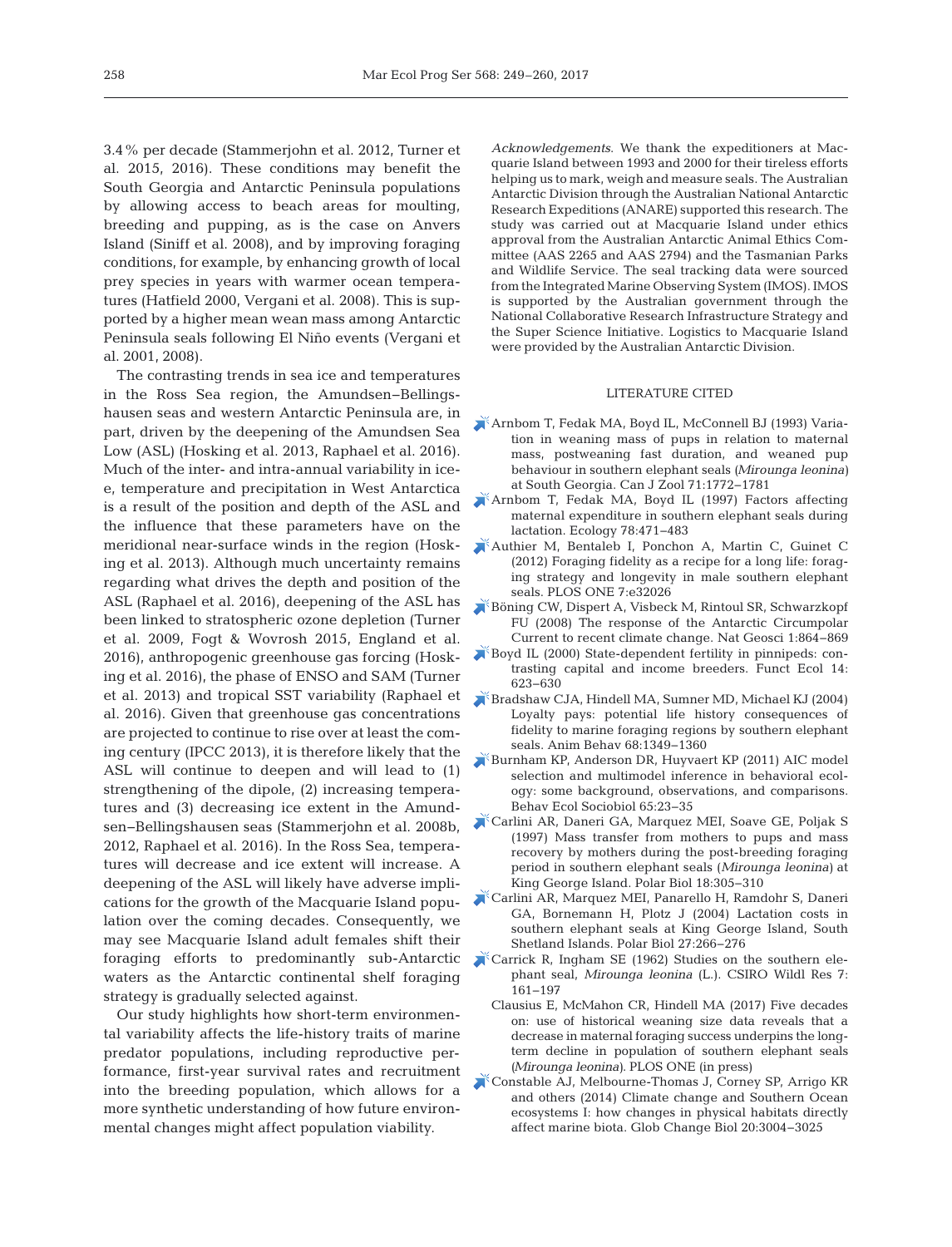- [Cotte C, d'Ovidio F, Dragon AC, Guinet C, Levy M \(2015\)](https://doi.org/10.1016/j.pocean.2014.11.011) Flexible preference of southern elephant seals for distinct mesoscale features within the Antarctic Circumpolar Current. Prog Oceanogr 131:46-58
- [de Little SC, Bradshaw CJA, McMahon CR, Hindell MA](https://www.ncbi.nlm.nih.gov/entrez/query.fcgi?cmd=Retrieve&db=PubMed&list_uids=17389038&dopt=Abstract) (2007) Complex interplay between intrinsic and extrinsic drivers of long-term survival trends in southern elephant seals. BMC Ecol 7:3
	- Desprez M (2015) Southern Ocean sentinels: demographic insights in the declining population of southern elephant seals at Macquarie Island. PhD dissertation, Macquarie University, Sydney
	- Engelhard GH, Baarspul ANJ, Broekman M, Creuwels JCS, Reijnders PJH (2002) Human disturbance, nursing be haviour, and lactational pup growth in a declining southern elephant seal (*Mirounga leonina)* population. Can J Zool 80: 1876−1886
- [England MR, Polvani LM, Smith KL, Landrum L, Holland](https://doi.org/10.1002/2016GL070055) MM (2016) Robust response of the Amundsen Sea Low to stratospheric ozone depletion. Geophys Res Lett 43: 8207−8213
- [Fedak MA, Arnbom T, Boyd IL \(1996\) The relation between](https://doi.org/10.1086/physzool.69.4.30164234) the size of southern elephant seal mothers, the growth of their pups, and the use of maternal energy, fat and protein during lactation. Physiol Zool 69:887-911
- [Field IC, Bradshaw CJA, Burton HR, Hindell MA \(2004\) Sea](https://doi.org/10.1007/s00300-004-0615-3)sonal use of oceanographic and fisheries management zones by juvenile southern elephant seals (*Mirounga leonina*) from Macquarie Island. Polar Biol 27:432-440
- [Fogt RL, Wovrosh AJ \(2015\) The relative influence of tropi](https://doi.org/10.1175/JCLI-D-15-0091.1)cal sea surface temperatures and radiative forcing on the Amundsen Sea Low. J Clim 28: 8540−8555
- [Gil-Delgado JA, Villaescusa JA, Diazmacip ME, Velazquez](https://doi.org/10.1007/s00300-012-1280-6) D and others (2013) Minimum population size estimates demonstrate an increase in southern elephant seals (*Miro unga leonina)* on Livingston Island, maritime Antarctica. Polar Biol 36:607-610
- [Grosbois V, Gimenez O, Gaillard JM, Pradel R and others](https://www.ncbi.nlm.nih.gov/entrez/query.fcgi?cmd=Retrieve&db=PubMed&list_uids=18715402&dopt=Abstract) (2008) Assessing the impact of climate variation on survival in vertebrate populations. Biol Rev Camb Philos Soc 83: 357−399
- [Hatfield EMC \(2000\) Do some like it hot? Temperature as a](https://doi.org/10.1016/S0165-7836(99)00127-7) possible determinant of variability in the growth of the Patagonian squid, *Loligo gahi* (Cephalopoda: Loliginidae). Fish Res 47: 27−40
- [Hindell MA, Burton HR \(1987\) Past and present status of the](https://doi.org/10.1111/j.1469-7998.1987.tb03712.x) southern elephant seal (*Mirounga leonina)* at Macquarie Island. J Zool 213: 365−380
- [Hindell MA, Burton HR \(1988\) Seasonal haul-out patterns of](https://doi.org/10.2307/1381750) the southern elephant seal (*Mirounga leonina)* at Macquarie Island. J Mammal 69:81-88
- $\blacktriangleright$  [Hindell MA, Little GJ \(1988\) Longevity, fertility and philopa](https://doi.org/10.1111/j.1748-7692.1988.tb00197.x)try of two female southern elephant seals (*Mirounga leonina)* at Macquarie Island. Mar Mamm Sci 4: 168−171
- [Hindell MA, Burton HR, Slip DJ \(1991\) Foraging areas of](https://doi.org/10.1071/MF9910115) southern elephant seals, *Mirounga leonina*, as inferred from water temperature data. Aust J Mar Freshw Res 42: 115−128
- [Hindell MA, Bradshaw CJA, Sumner MD, Michael KJ, Bur](https://doi.org/10.1046/j.1365-2664.2003.00832.x)ton HR (2003) Dispersal of female southern elephant seals and their prey consumption during the austral summer: relevance to management and oceanographic zones. J Appl Ecol 40: 703−715
- [Hindell M, McMahon CR, Bester MN, Boehme L and others](https://doi.org/10.1002/ecs2.1213) (2016) Circumpolar habitat use in the southern elephant

seal: implications for foraging success and population trajectories. Ecosphere 7:e01213

- [Hosking JS, Orr A, Marshall GJ, Turner J, Phillips T \(2013\)](https://doi.org/10.1175/JCLI-D-12-00813.1) The influence of the Amundsen−Bellingshausen Seas Low on the climate of West Antarctica and its representation in coupled climate model simulations. J Clim 26: 6633−6648
- [Hosking JS, Orr A, Bracegirdle TJ, Turner J \(2016\) Future](https://doi.org/10.1002/2015GL067143) circulation changes off West Antarctica: sensitivity of the Amundsen Sea Low to projected anthropogenic forcing. Geophys Res Lett 43:367-376
	- IPCC (International Panel on Climate Change) (2013) Climate change 2013: the physical science basis. In: Stocker TF, Qin D, Plattner GK, Tignor M and others (eds) Working Group I Contribution to the Fifth Assessment Report of the Intergovernmental Panel on Climate Change. Cambridge University Press, Cambridge
- [McIntyre T, Bornemann H, Plotz J, Tosh CA, Bester MN](https://doi.org/10.1007/s00227-011-1719-2) (2011) Water column use and forage strategies of female southern elephant seals from Marion Island. Mar Biol 158: 2125−2139
- [McMahon CR, Burton HR \(2005\) Climate change and seal](https://www.ncbi.nlm.nih.gov/entrez/query.fcgi?cmd=Retrieve&db=PubMed&list_uids=16024347&dopt=Abstract) survival: evidence for environmentally mediated changes in elephant seal, *Mirounga leonina*, pup survival. Proc Biol Sci 272: 923−928
- [McMahon CR, Hindell M \(2003\) Twinning in southern ele](https://doi.org/10.1071/WR01069)phant seals: the implications of resource allocation by mothers. Wildl Res 30:35-39
- [McMahon CR, Burton HR, Bester MN \(2000\) Weaning mass](https://doi.org/10.1017/S0954102000000195) and the future survival of juvenile southern elephant seals, *Mirounga leonina*, at Macquarie Island. Antarct Sci 12: 149−153
- [McMahon CR, Burton HR, Bester MN \(2003\) A demographic](https://doi.org/10.1046/j.1365-2656.2003.00685.x) comparison of two southern elephant seal populations. J Anim Ecol 72: 61−74
- [McMahon CR, Bester MN, Burton HR, Hindell MA, Brad](https://doi.org/10.1111/j.1365-2907.2005.00055.x)shaw CJA (2005a) Population status, trends and a reexamination of the hypotheses explaining the recent declines of the southern elephant seal *Mirounga leonina.* Mammal Rev 35:82-100
- [McMahon CR, Hindell MA, Burton HR, Bester MN \(2005b\)](https://doi.org/10.3354/meps288273) Comparison of southern elephant seal populations, and observations of a population on a demographic knifeedge. Mar Ecol Prog Ser 288:273-283
- [McMahon CR, Bradshaw CJA, Hays GC \(2006\) Branding can](https://www.ncbi.nlm.nih.gov/entrez/query.fcgi?cmd=Retrieve&db=PubMed&list_uids=16437087&dopt=Abstract) be justified in vital conservation research. Nature  $439:392$
- [McMahon CR, Bradshaw CJA, Hays GC \(2007\) Applying](https://www.ncbi.nlm.nih.gov/entrez/query.fcgi?cmd=Retrieve&db=PubMed&list_uids=17298535&dopt=Abstract) the heat to research techniques for species conservation. Conserv Biol 21:271-273
- [McMahon CR, Harcourt RG, Burton HR, Daniel O, Hindell](https://www.ncbi.nlm.nih.gov/entrez/query.fcgi?cmd=Retrieve&db=PubMed&list_uids=27859273&dopt=Abstract) M (2017) Seal mothers expend more on offspring under favourable conditions and less when resources are limited. J Anim Ecol 86:359-370
	- Oosthuizen WC, Bester MN, Altwegg R, McIntyre T, de Bruyn PJN (2015) Decomposing the variance in southern elephant seal weaning mass: partitioning environmental signals and maternal effects. Ecosphere 6: art139
- [Pistorius PA, Bester MN, Hofmeyr GJ, Kirkman SP, Taylor](https://doi.org/10.1644/07-MAMM-A-219R.1) FE (2008) Seasonal survival and the relative cost of first reproduction in adult female southern elephant seals. J Mammal 89:567-574
- [Pistorius PA, de Bruyn PJN, Bester MN \(2011\) Population](https://doi.org/10.2989/1814232X.2011.637357) dynamics of southern elephant seals:a synthesis of three decades of demographic research at Marion Island. Afr J Mar Sci 33:523-534